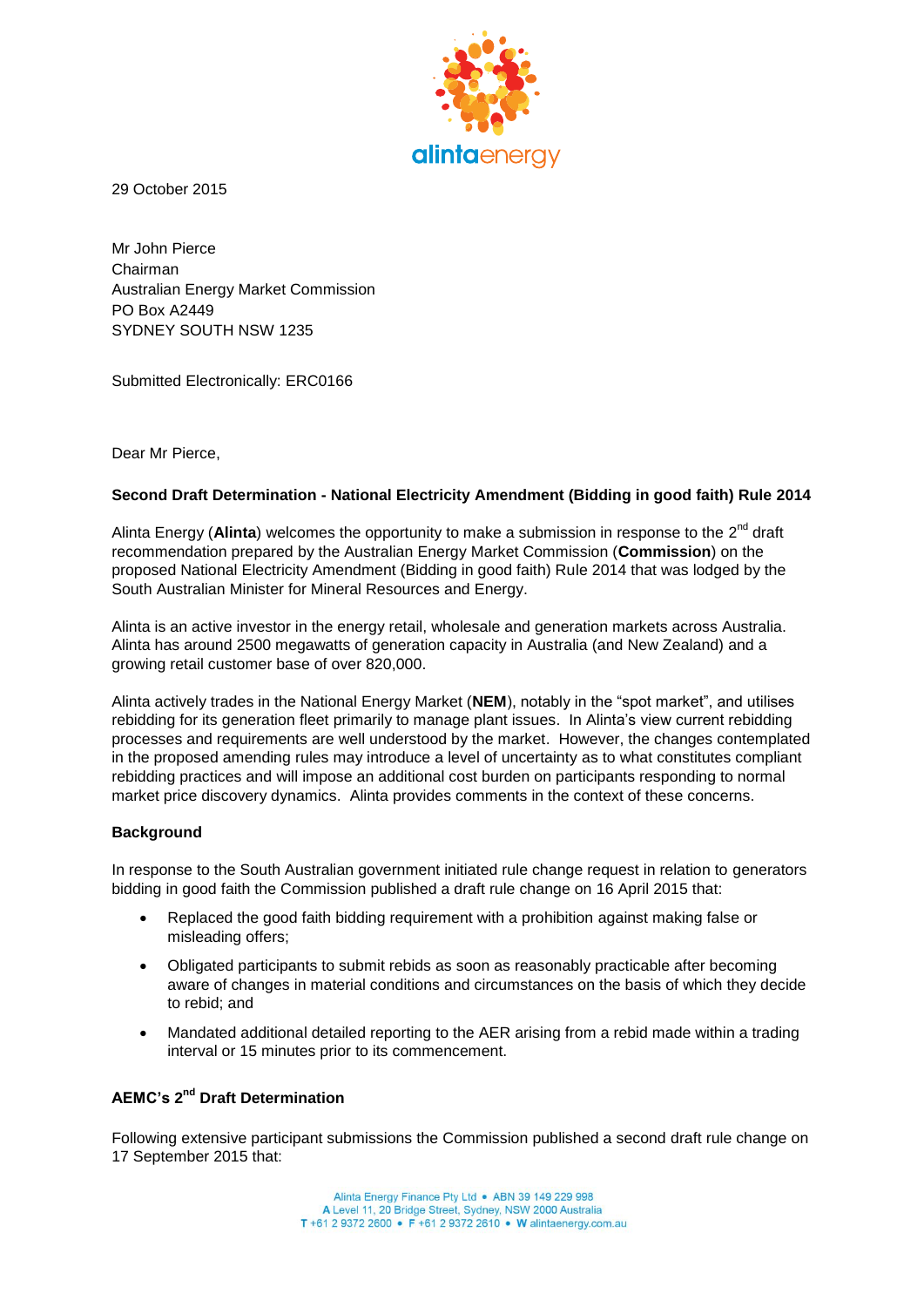

- Provides that participant offers or rebids are deemed to represent their willingness to provide supply at the prices specified and will not be changed unless the participant becomes aware of a change in the material conditions and circumstances upon which the offer or rebid was based;
- Requires that any rebid would need to be made as soon as practicable, rather than as soon as reasonably practicable, after the participant becomes aware of changes in the material conditions and circumstances upon which the offer/bid/rebid was based and subsequently decides to vary it; and
- Replaced the obligation to submit a detailed report of all late rebids to the AER with an obligation to create and preserve a contemporaneous record in relation to late rebids.

# **Altina's views on the second draft determination**

Alinta continues to hold the view that a material case has not been made by the Commission that late rebidding constitutes an issue of such magnitude that it warrants implementing amended/new rules resulting in participants having to deal with their attendant uncertainty. Changes to administrative arrangements impose a range costs on participants including the potential requirement to seek independent advice on interpretation of the changes, translation of the changes to internal compliance regimes and training of traders in respect of those changes. In circumstances where civil penalties attach to the changes, the costs to manage such a significant financial risk are not insignificant and constitute a loss of efficiency ultimately borne by customers.

More broadly, Alinta is concerned that the drafting needs further clarification prior to being implemented. Some of the proposed clauses appear to use phrases inconsistently with generally accepted use introducing uncertainties as to interpretation.

Furthermore, Alinta maintains its position that additional reporting requirements of the proposed draft rules are burdensome, will undoubtedly require investment in information capture systems, interpose an additional non-trivial administrative requirement in the bidding process and are a heavy handed response to an issue that has not been demonstrated to materially or systemically impact the efficient operation of the NEM.

Finally, Alinta notes the Commission's decision not to disallow participants' subjective expectations as a reason for a rebid as to have done so may have had the effect of restricting efficient price discovery, a core function of a competitive market. Alinta takes this to mean that changes in material conditions and circumstances, a central element of the proposed draft rule change in relation to decisions to vary bids, encompasses changes in a trader's subjective expectations. This is a welcome decision, one that recognises that the market trades as much on changes in subjective expectations as it does on changes in objective changes in market conditions.

Our specific concerns about the drafting are outlined below.

#### **Clauses 3.8.22A(a) and (a1) Offers, bids and rebids must not be misleading**

Clause (a) prohibits a participant making an offer/bid/rebid that is false, misleading or likely to mislead. This replaces the previous requirement that an offer/bid/rebid is made in good faith. New clause (a1), included in the  $2^{nd}$  draft rule, for the purposes of clause (a) deems an offer/bid/rebid to represent to other participants via AEMO published pre-dispatch schedules that an offer/bid/rebid will not be changed unless the participant becomes aware of a change in material conditions and circumstances upon which the offer/bid/rebid are based (**Deemed Representation**).

Alinta seeks clarification whether the intention of clause (a1) in combination with clause (a) is that an offer/bid/rebid will be determined as false, misleading or likely to mislead if a rebid is made in the absence of a change in material conditions and circumstances. If this is the case then clause (a1) of itself can be interpreted as a strict prohibition that acts without reference to whether the participant had a genuine intention to honour the offer/bid/rebid or had a reasonable basis to make the Deemed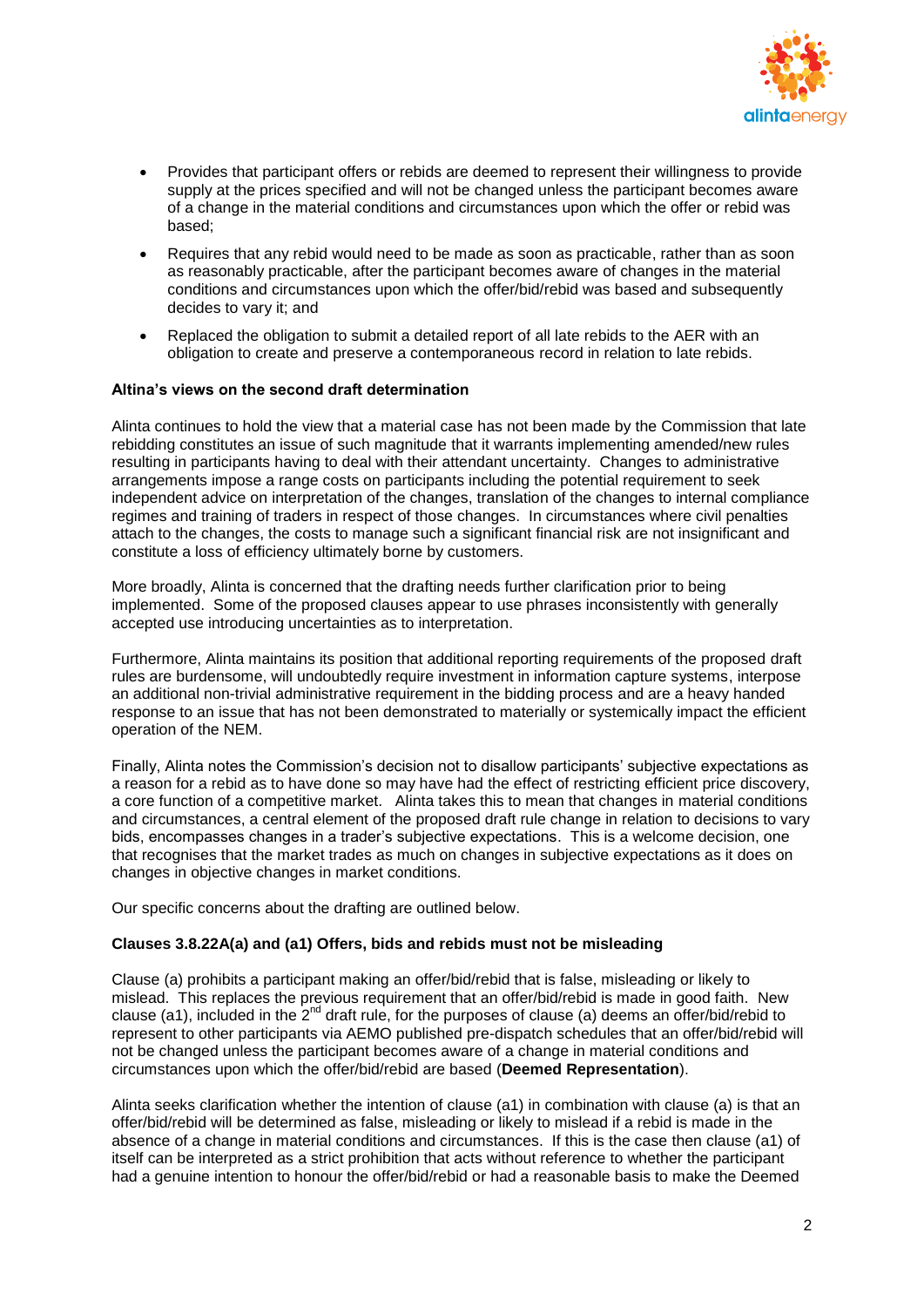

Representation. That is, a rebid could breach even if the participant had a genuine intention to honour the rebid and had a reasonable basis for making the Deemed Representation.

Alinta believes this is a significant broadening of the clause 3.8.22A(a) that overshadows clause 3.8.22A(b) - see below - and requests the Commission make clear whether this is an intended or unintended outcome of including clause (a1).

### **Clause 3.8.22A(b) – rebid deemed to be false or misleading**

Alinta notes this is an important clause that deems an offer/bid/rebid to be false or misleading if at the time the participant does not have a genuine intention to honour or does not have a reasonable basis to make the Deemed Representation i.e. it sets out the tests for assessing whether an offer/bid/rebid is false or misleading. Of concern is that the clause is prefaced: "Without limiting paragraph (a).." which suggests that the Commission contemplates other factors may and will be taken into account in determining whether an offer/bid/rebid is false, misleading or likely to mislead. Alinta requests the Commission provide guidance as to the nature of such other factors with the view to reducing the uncertainty that arises in the minds of traders due to the wording of this clause.

### **Clause 3.8.22A(d) – rebid as soon as practicable**

This clause places an obligation on a participant to make a rebid as soon as practicable after becoming aware of the change in material conditions and circumstances on the basis of which it decides to vary its offer/bid/rebid. Alinta welcomes the Commission's clarification that the inability of other participants to respond will be neither a necessary nor a sufficient condition to prove a breach of this clause. However, Alinta is concerned about the lack of clarity surrounding what constitutes an acceptable timeframe within which a participant, following a change in circumstances that culminates in a decision to rebid, has to make the rebid such that it satisfies the "as soon as practicable" requirement.

While circumstances as to what is practicable will undoubtedly differ among participants, Alinta considers the Commission should consider clarifying the starting point on which an assessment of whether a rebid was made as soon as practicable. For instance on one interpretation the relevant timeframe could encompass the period between the participant becoming aware of the change conditions and circumstances and the participant's submission of a rebid. Another interpretation would see that timeframe reduced to the period between when the participant made the decision to rebid and the participant's submission of a rebid. Alinta believes the position should be the latter. However, given this clause targets the practice of deliberately delaying rebid submissions, it is important the AEMC provides participants with clarity on how the regulator may determine the start of the practicable time period.

#### **Clause 3.8.22(ca) – obligation to maintain a contemporaneous late rebid record**

The proposed rule introduces an additional reporting requirement for rebids made during or less than 15 minutes prior to the start of the trading interval to which the rebid applies (**late rebidding period**). Alinta notes that while the 2<sup>nd</sup> draft rule retains the obligation to make a specified record in relation to the rebid, it is no longer required that it be submitted to the AER as a matter of routine. While industry will no doubt welcome this change, as it relieves industry of the requirement to compile and send the AER about 100,000 late rebid reports<sup>1</sup>, Alinta is concerned that the requirement to make a contemporaneous record of the details of each and every late rebid as proposed is too onerous.

The current rule proposes that the record in respect of a rebid made during the late rebidding period include:

1) the material conditions and circumstances giving rise to the rebid;

<sup>&</sup>lt;sup>1</sup> Oaklev Greenwood: Generator Cost Assessment report for AMEC: Average number of late rebids by high rebidding entities per year for three years to 2014/15; Table 2 page 11.